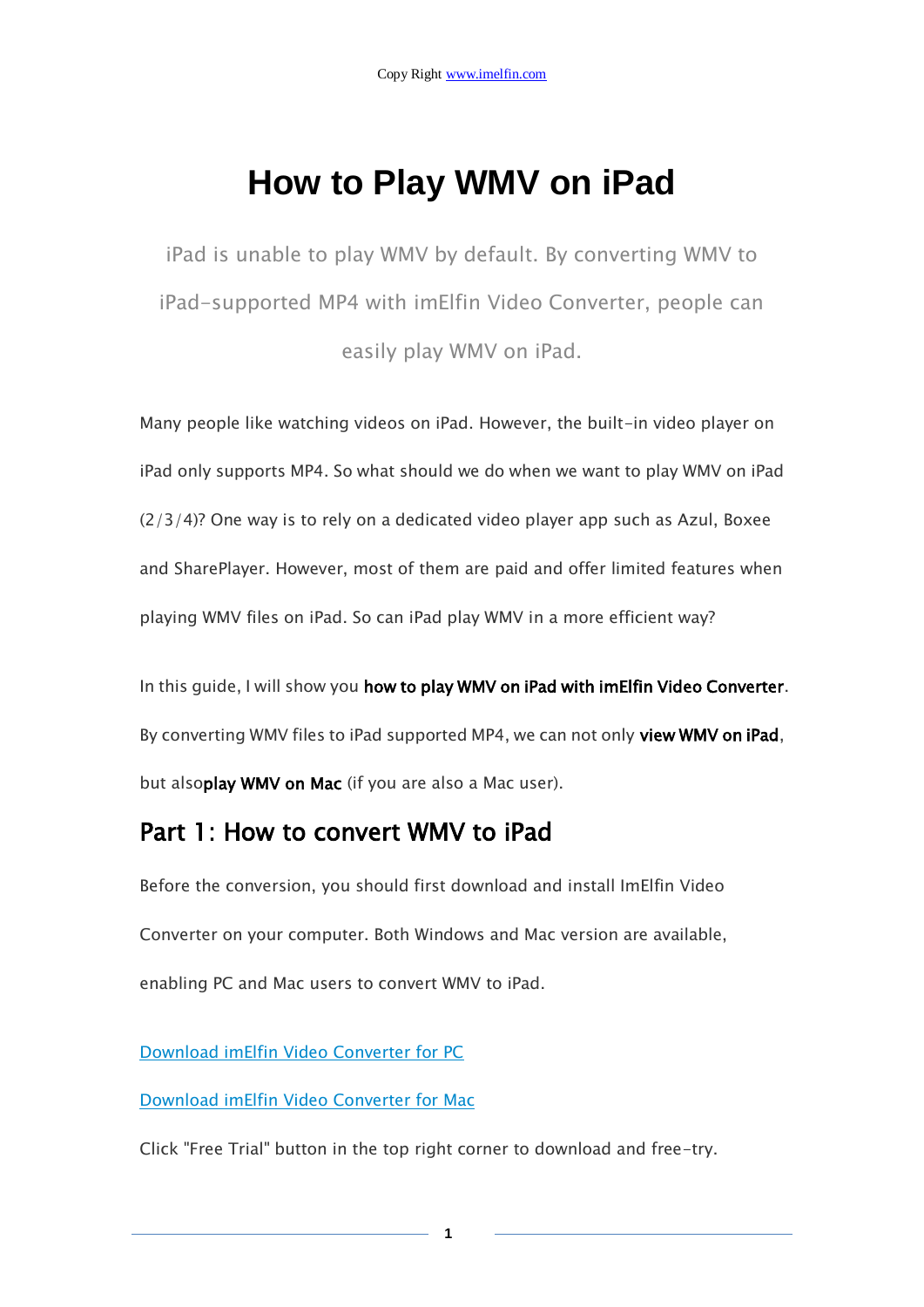#### Step 1: Load videos

Launch imElfin Video Converter and load videos. Click the "Add" button to load your WMV files from your computer. If your WMV files are on external devices such as USB or your phone, copy them to computer drive (Or the processing will take a much longer time). Dragging & dropping to add files is also supported.



#### Step 2: Select output format

Click the device icon (next to 3D OFF button) to select the output format. You can set the output format as regular MP4 or iPad / iPad HD. When choosing iPad / iPad HD, the output size and quality will be optimal for iPad, but not for other MP4 supported devices such as iPod or Mac. Set it as "Common Video" -> "MP4" if you will play the WMV files on iPad and Mac (or PC).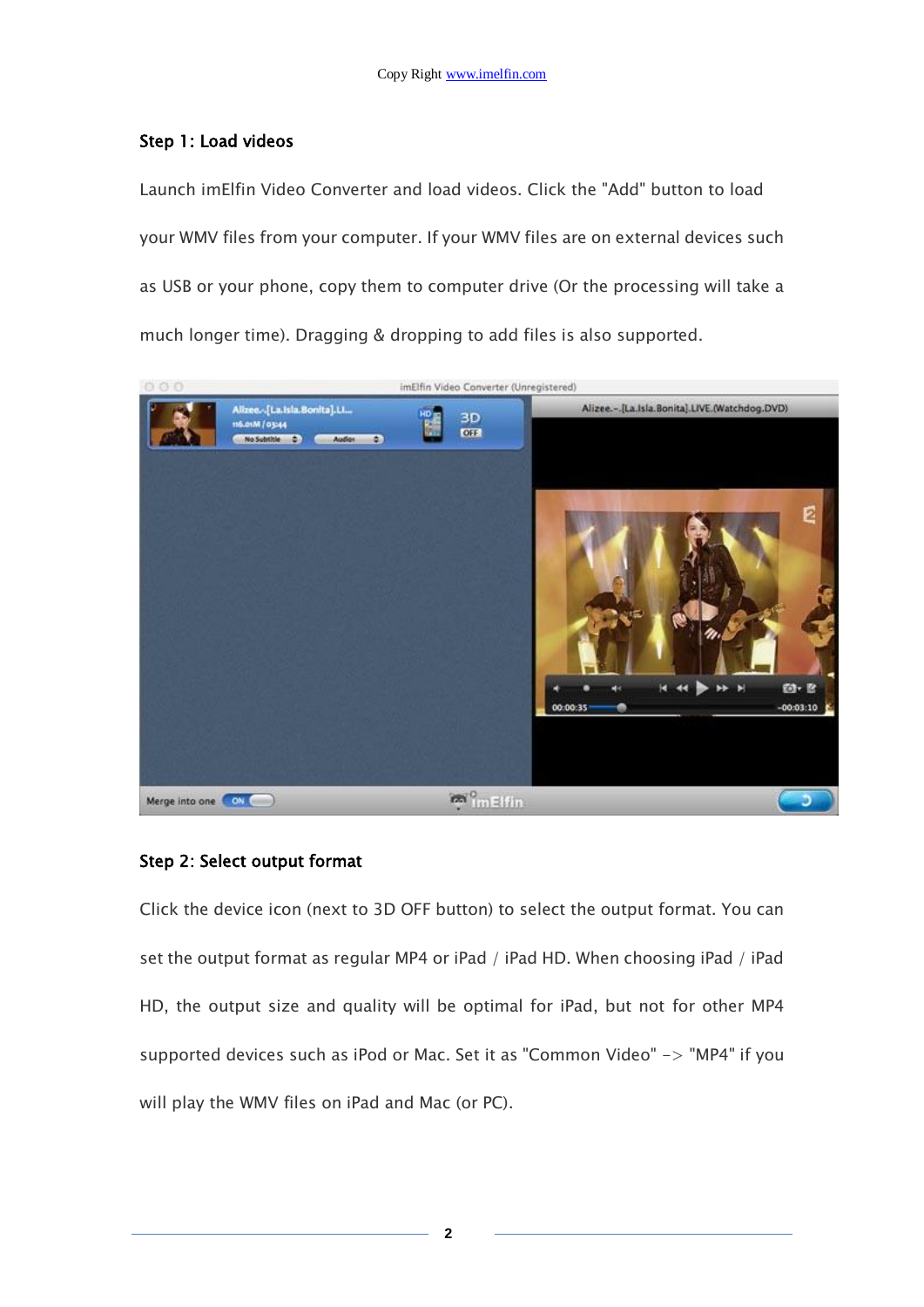

#### Step 3: Convert your files

After the output profile is specified, click the blue convert button in the lower right corner to convert the WMV videos. While converting, you can preview the videos on the right-hand side of the main panel. Set the actions like shut down computer and open output folder when conversion is completed.

### Part 2: Play WMV on iPad

When the conversion is completed, use iTunes to transfer the converted MP4 files to iPad. You will be able to play WMV on iPad and enjoy your movies.